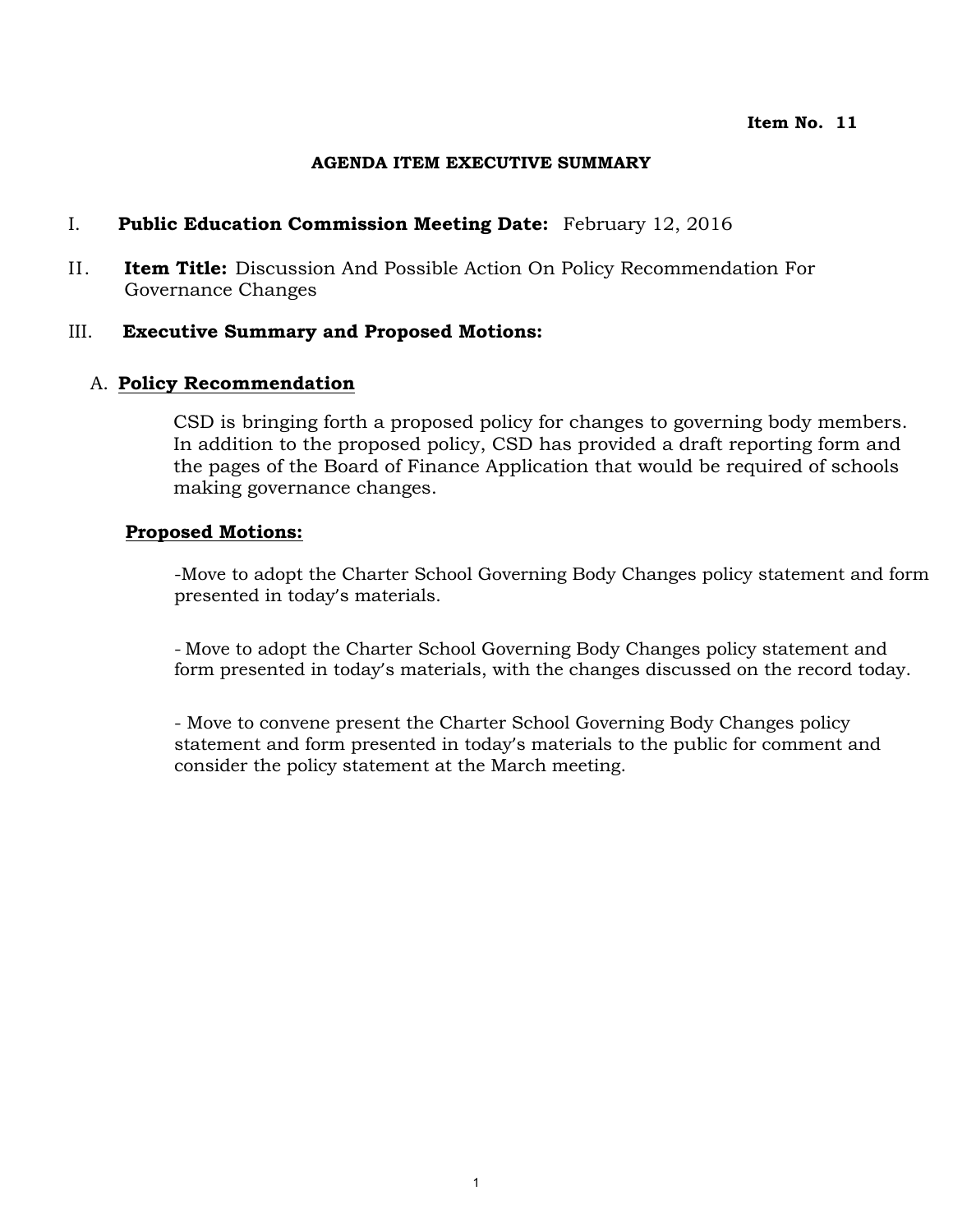# Policy Statement Charter School Governing Body Changes

Background:

Section 8.10(b) of the charter contract requires schools to notify their authorizer within 30 (thirty) days of a member's resignation or designation of a new member and sign the appropriate forms to ensure that the governing body continues to qualify as a board of finance. The contract further requires the school to fill any vacancy on its governing body no later than 45 days from the vacancy or seek an extension for such appointment from the Authorizer in writing.

# Policy:

- A. Resignation or removal of a governing body member
	- 1. Within 30 days of receiving notice of a governing body member's resignation or removing a governing body member, the governing body or its authorized representative shall provide notice to CSD on the "Change of Governing Body Membership Form" available in the PEC's document library.
	- 2. The "Change of Governing Body Membership Form" shall be accompanied by:
		- i. The governing body minutes showing the vote to remove the member, or
		- ii. The resigning member's signed and dated written resignation.
	- 3. At the next PEC meeting after receipt of a "Change of Governing Body Membership Form", CSD will notify the PEC of the resignation or removal of a governing body member on the "Ongoing Actions and Monitoring" document provided each month. Notice will remain on the document until the vacancy has been filled.
	- 4. If a vacancy is not filled within 45 days or receiving notice of a governing body member's resignation or removing a governing body member, and the school has not been granted an extension to fill the vacancy, or if the vacancy is not filled within the time granted as an extension the school will be added to the schools of concern agenda item for consideration of the PEC and potential corrective action.
- B. Designation of a new governing body member
	- 1. Within 30 days of the appointment of a new governing body member, the governing body or its authorized representative shall provide notice to CSD on the "Change of Governing Body Membership Form" available in the PEC's document library.
	- 2. The "Change of Governing Body Membership Form" shall be accompanied by:
		- i. An updated "STATEMENT OF GOVERNING BODY TO CONSULT WITH PED" signed by all current governing body members, and
		- ii. An "AFFIDAVIT OF GOVERNING BODY MEMBER" signed by the new governing body member and verified by a notary public.
	- 3. At the next PEC meeting after receipt of a "Change of Governing Body Membership Form", CSD will notify the PEC of the change in governing body membership on the "Ongoing Actions and Monitoring" document provided each month.
- C. Requests for extensions to fill a vacancy on the governing body
	- 1. If a vacancy cannot be filled within 45 days of receiving notice of a governing body member's resignation or removing a governing body member, the school shall request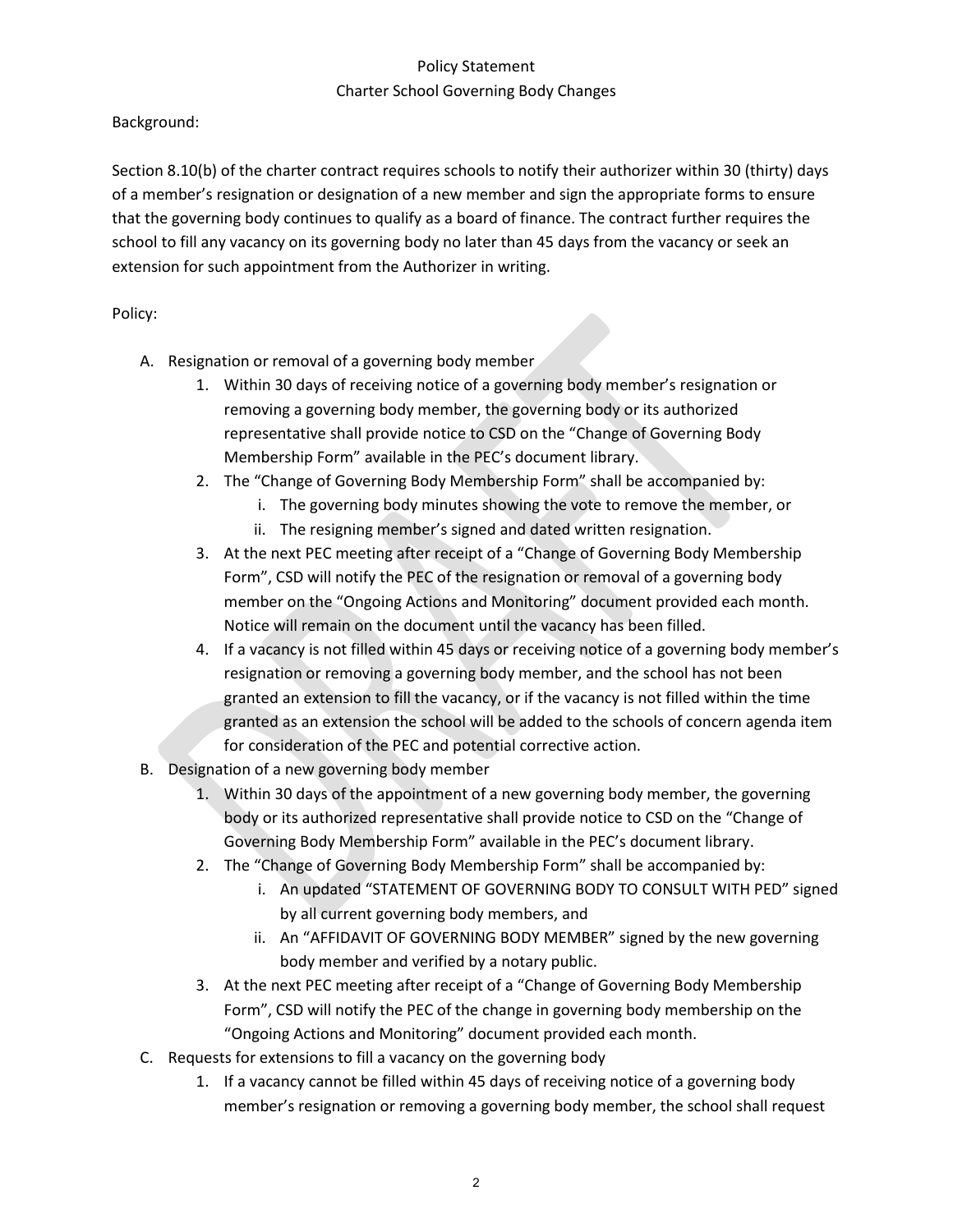#### Policy Statement

### Charter School Governing Body Changes

in writing t[o charter.schools@state.nm.us](mailto:charter.schools@state.nm.us) an extension of exactly 30 days from the end of the original 45 day period to fill the vacancy. The request must be received from CSD prior to the expiration of the original 45 day period to fill the vacancy.

2. CSD shall grant the extension in writing, identifying the date on which the extension ends, and notify the school that if the vacancy is not filled within the time granted as an extension the school will be added to the schools of concern agenda item for consideration of the PEC and potential corrective action.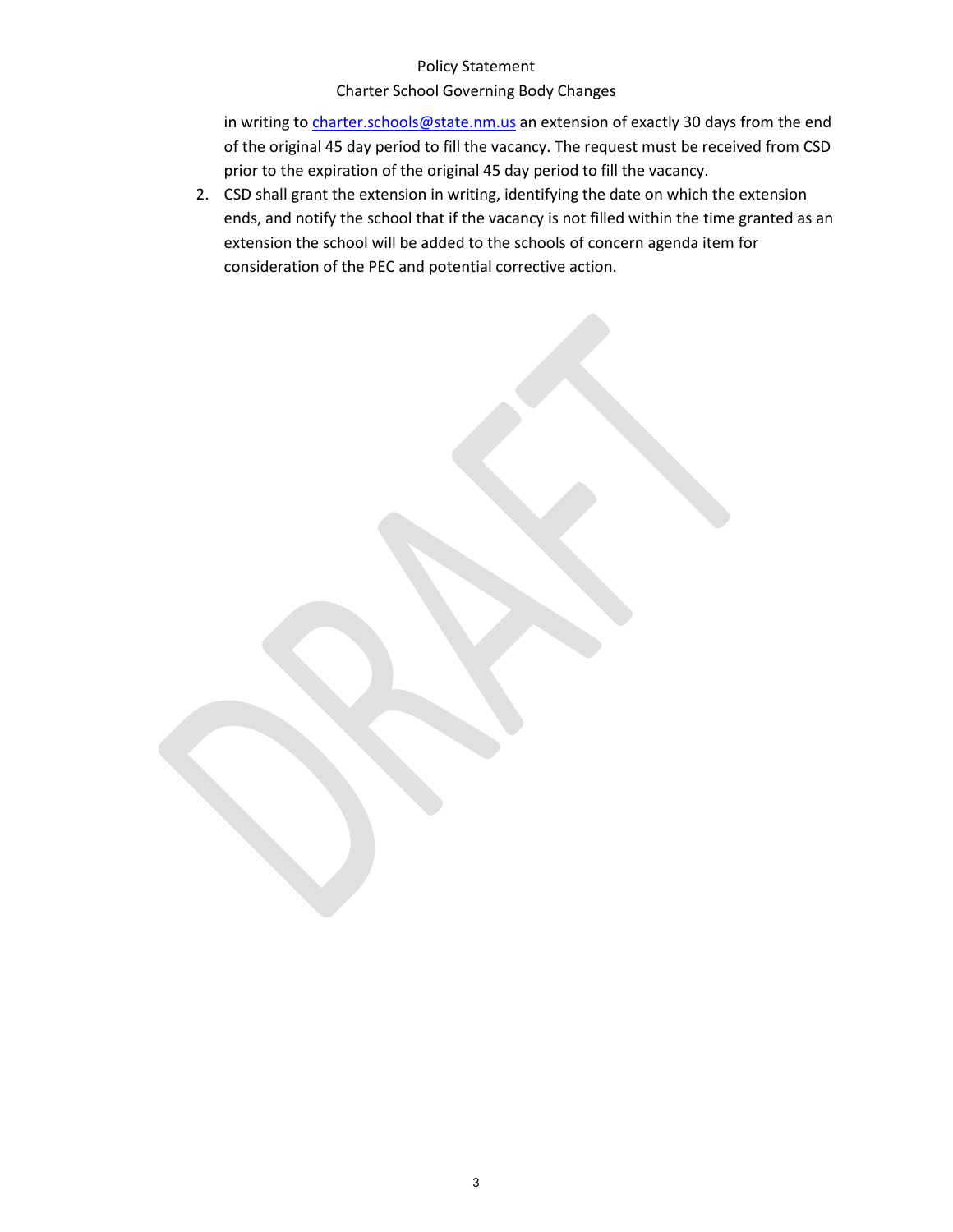# **STATE CHARTER SCHOOL CHANGE OF GOVERNING BODY MEMBERSHIP FORM**

Please complete and submit this form to: Charter Schools Division, Public Education Department[, charter.schools@state.nm.us,](mailto:charter.schools@state.nm.us) Room 301, 300 Don Gaspar, Santa Fe, NM 87501

| Name of State-Chartered School:                                     |                      |                       |                                   |                        |
|---------------------------------------------------------------------|----------------------|-----------------------|-----------------------------------|------------------------|
| Date submitted:                                                     | <b>Contact Name:</b> | E-mail:               |                                   |                        |
| <b>Governing Board Member</b><br><b>Name</b>                        | <b>Action</b>        | <b>Date of Action</b> | Reason for removal or resignation | <b>Term of Service</b> |
|                                                                     |                      |                       |                                   | From:                  |
|                                                                     |                      |                       |                                   | To:                    |
|                                                                     |                      |                       |                                   | From:                  |
|                                                                     |                      |                       |                                   | To:                    |
|                                                                     |                      |                       |                                   | From:                  |
|                                                                     |                      |                       |                                   | To:                    |
| Original Signature of Governing Council President or Designee:      |                      |                       | Date:                             |                        |
| Printed Name of Governing Council President or Designee:            |                      |                       |                                   |                        |
| <b>Required Attachments:</b>                                        |                      |                       |                                   |                        |
| This Form <b>MUST</b> include each of the following, as applicable: |                      |                       |                                   |                        |

- i. Notices of Resignation or Removal
	- a. The governing body minutes showing the vote to remove the member, or
	- b. The resigning member's signed and dated written resignation;
- ii. Notices of Designation:
	- a. An updated "STATEMENT OF GOVERNING BODY TO CONSULT WITH PED" signed by all current governing body members, and
	- b. An "AFFIDAVIT OF GOVERNING BODY MEMBER" signed by the new governing body member and verified by a notary public.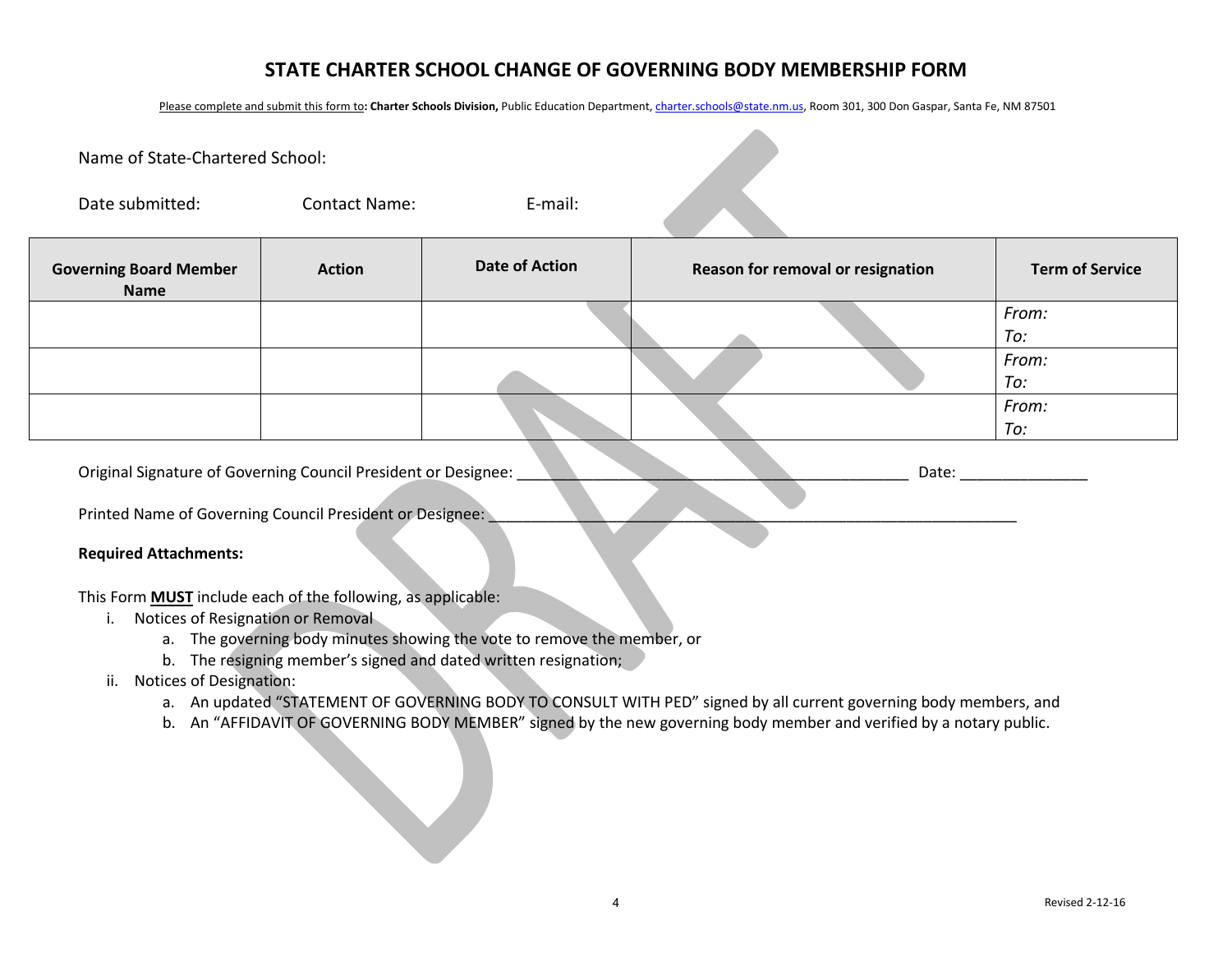## **STATEMENT OF GOVERNING BODY TO CONSULT WITH PED**

We, the undersigned, make up the governing body of the [insert name of school], located in \_\_\_\_\_\_\_\_\_\_\_\_\_\_\_\_\_\_\_\_\_, New Mexico.

In accordance with 6.80.4.16 NMAC, we agree to consult with the New Mexico Public Education Department on any matter not covered by the manual of accounting and budgeting before taking any action related to funds held as a board of finance.

We make this statement as part of [insert name of school]'s application to the Public Education Commission for status as a board of finance under 6.80.4.16 NMAC.

We understand that we must retain or hire a Licensed School Business Manager as soon as financial feasible and, thereafter, notify the New Mexico Public Education Commission within 30 days of hiring and/or changing in a Licensed School Business Manager for the school, and a new, signed "Affidavit of Financial Custodian" must be submitted.

We understand that we must submit an Affidavit of Governing Body Member to the Public Education Commission within 60 days of a change in membership of our governing body.

THE FOLLOWING MEMBERS OF THE [INSERT NAME OF SCHOOL] GIVE THE FOREGOING STATEMENT THIS \_\_\_ DAY OF \_\_\_\_\_\_, 2011.

1. \_\_\_\_\_\_\_\_\_\_\_\_\_\_\_\_\_\_\_\_\_\_\_\_\_\_\_\_\_\_\_\_ [signature] \_\_\_\_\_\_\_\_\_\_\_\_\_\_\_\_\_\_\_\_\_\_\_\_\_\_\_\_\_\_\_\_ [print] 2. \_\_\_\_\_\_\_\_\_\_\_\_\_\_\_\_\_\_\_\_\_\_\_\_\_\_\_\_\_\_\_\_ [signature] \_\_\_\_\_\_\_\_\_\_\_\_\_\_\_\_\_\_\_\_\_\_\_\_\_\_\_\_\_\_\_\_ [print] 3. \_\_\_\_\_\_\_\_\_\_\_\_\_\_\_\_\_\_\_\_\_\_\_\_\_\_\_\_\_\_\_\_ [signature] \_\_\_\_\_\_\_\_\_\_\_\_\_\_\_\_\_\_\_\_\_\_\_\_\_\_\_\_\_\_\_\_ [print] 4. \_\_\_\_\_\_\_\_\_\_\_\_\_\_\_\_\_\_\_\_\_\_\_\_\_\_\_\_\_\_\_\_ [signature] \_\_\_\_\_\_\_\_\_\_\_\_\_\_\_\_\_\_\_\_\_\_\_\_\_\_\_\_\_\_\_\_ [print]  $5.$   $\qquad \qquad$ [signature] \_\_\_\_\_\_\_\_\_\_\_\_\_\_\_\_\_\_\_\_\_\_\_\_\_\_\_\_\_\_\_\_ [print]

Attach additional pages if membership exceeds five.